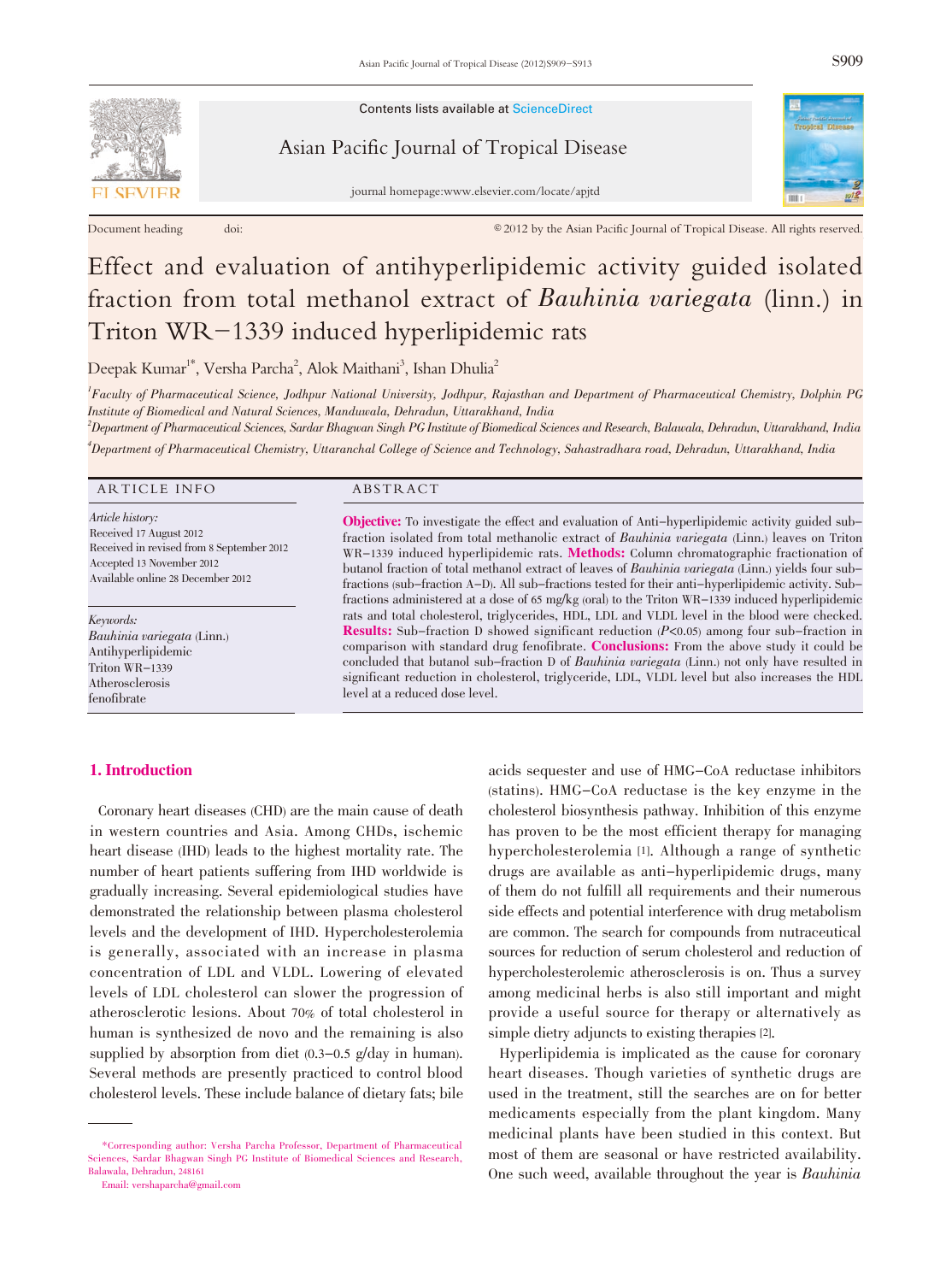variegata Linn. (Caesalpiniaceae) [3].

 Bauhinia Linn. (Caesalpiniaceae) is a genus of shrubs or tree, very rarely climbers, distributed throughout the tropical regions of the world. About 15 species of this genus occur in India. Bauhinias are chiefly propagated from seeds; vegetative propagation except inarching has not shown much success. Many useful products such as tannins, fibre, gum and oil are obtained from Bauhinia spp. Many species are grown as ornamental plant. Bauhinias are also cultivated for afforestation and the manufacture of woodwool board. Bauhinia variegata (Linn.) is a medium-sized, deciduous tree, found throughout India, ascending to an altitude of 1,300 m in the Himalayas. It is commonly known as Kanchnar in Sanskrit and Mountain Ebony in English. In Sanskrit the word Kanchnar means "A glowing beautiful lady" [4].

# 2. Experimental

# 2. 1. Drug and chemicals

Triton WR-1339 was purchased from Fisher Scientific, Belgium. Total cholesterol, Triglyceride, HDL estimations were done using the Seimen diagnostic kit. Silica gel 100-200 mesh size and solvents were purchased from Rankem ltd.

#### 2.2. Plant material

Leaves of Bauhinia variegata (Linn.) were collected from locality of Dehradun (India). The plant material was deposited and authenticated by the Botanical Survey of India, Dehradun. Authenticated specimen number is Acc. No. 113245. The plant material was dried under shade and powdered. The 500g powdered material was extracted with methanol by cold percolation for 1 week. The extract was evaporated to dryness to obtain a residue [5].

#### 2.3. Fractionation by Column Chromatography

From total methanol extract, preparation of different fraction by cold percolation method using increasing polarity of solvents by separation technique i.e Petroleum ether (Pet. ether), Chloroform, Ethyl acetate and Butanol. The silica gel 100-200 mesh size was used for fractionation by column chromatography.

Sufficient quantity of a column grade silica gel  $(100 - 200)$ mesh size) was wet-packed using chloroform solvent system. The butanol fraction was first dissolved in methanol, and then mixed with about sufficient amount of the silica gel to become slurry. The slurry was loaded onto the wet packed column and continuously eluted with the mobile phase.

From the column we could get fraction A, B, C and D, monitored by TLC (thin layer chromatography), solvent system using chloroform and methanol as a mobile phase. The column was eluted with chloroform, 5 % methanol in chloroform, 10 % methanol in chloroform and 15 % methanol in chloroform respectively.

# 2.4. Animals

Adult albino rats of both sexes weighing 180-300 gm were procured from disease free CPCSEA approved animal house (Reg. no. 273/CPCSEA) of S. B. S. P. G. I. Dehradun. The animals were fed with standard pellet diet. The Institutional Animal Ethics committee (IAEC) of the Department of Pharmaceutical Sciences approved the study.

# 2.5. Antihyperlipidemic study

Antihyperlipidemic studies were carried out and total cholesterol, triglycerides, HDL, LDL and VLDL level in the blood were checked.

# 2.6. Induction of hyperlipidemia

A single dose (350 mg/kg body weight i.p) of Triton WR-1339 dissolved in 0.15 N NaCl solution was used for induction of hyperlipidemia in the rats. Hyperlipidemia was confirmed 48 hrs after triton injection by determining the blood cholesterol concentration [6].

The quantities of individual drug (fraction) to be administered were calculated at a dose of 65 mg/kg b.w (Body weight). The drug was administered continuously for 7 days orally using infant feeding tube. The results were compared with that of the standard drug fenofibrate which was also given continuously for 7 days at a dose of 65 mg/kg b.w [7].

# 2.7. Collection of blood and experimental setup

The rats were anaesthetized with diethyl ether and blood samples were drawn from the retro orbital plexus of eye. The rats were divided into 7 groups having 6 animals in each group as follows:

1.Normal Group I – normal diet only

2.Control Group II

3.Group III (fraction A): received fraction 'A' at a dose of <sup>65</sup> mg/kg b.w.

4.Group IV (fraction B): received fraction 'B' at a dose of <sup>65</sup> mg/kg b.w.

5.Group V (fraction C): received fraction 'C' at a dose of <sup>65</sup> mg/kg b.w.

6.Group VI (fraction D): received fraction 'D' at a dose of <sup>65</sup> mg/kg b.w.

7.Group VII (Standard Drug): received fenofibrate at a dose of 65 mg/kg b.w.

Blood cholesterol, triglycerides, LDL, HDL and VLDL profile were estimated before starting the treatment and end of the treatment period i.e.7 days.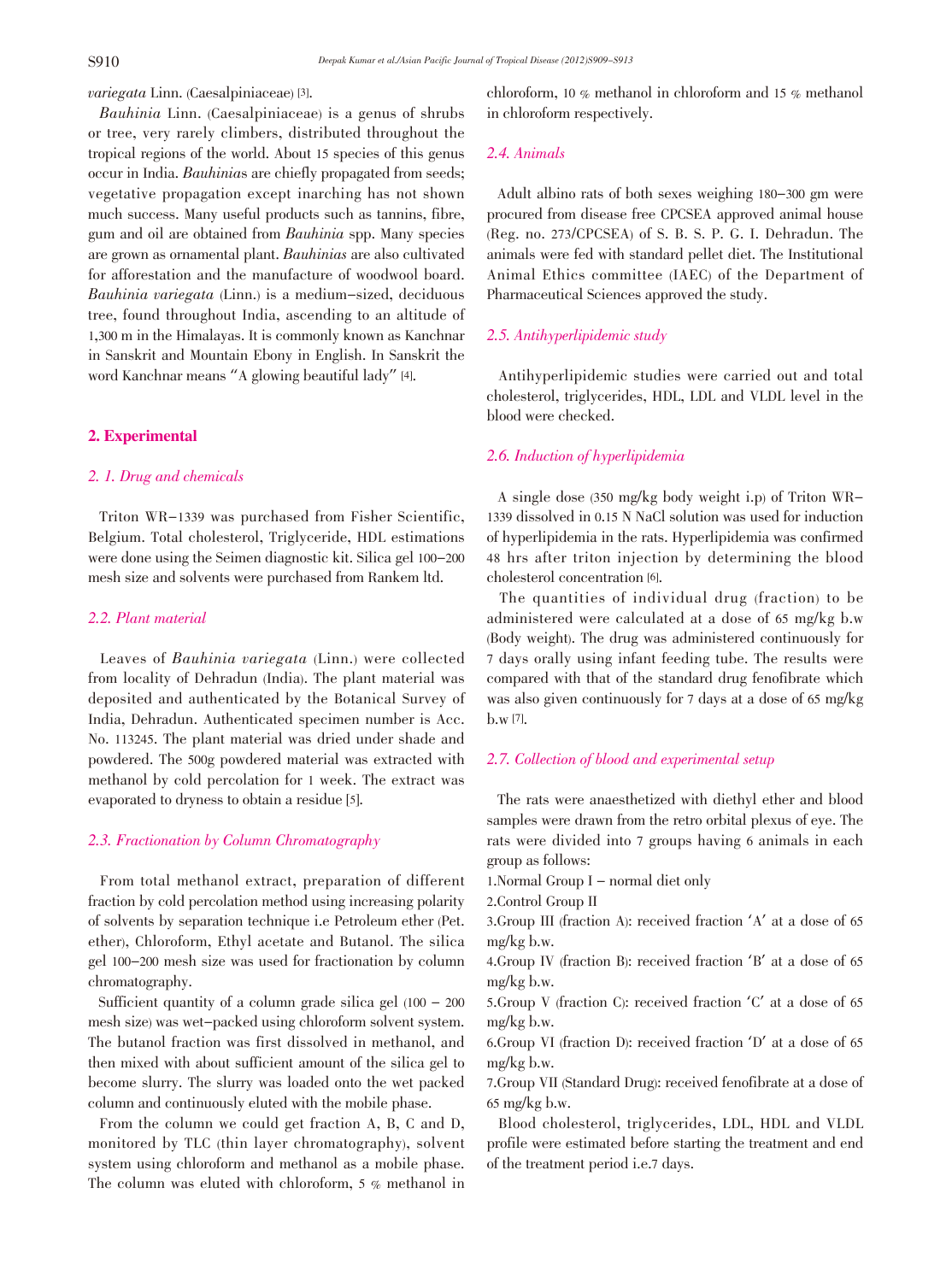# 2.8. Estimation of blood cholesterol and lipid profile

Total cholesterol estimation was done by using the seimen cholesterol diagnostic kit. Serum triglycerides were estimated by seimen triglycerides diagnostic kit. HDL cholesterol was estimated by seimen HDL diagnostic kit. Cholesterol, triglycerides and HDL profile were estimated using standard monograph. LDL cholesterol was calculated as [8]

 $LDL = Total Cholesterol - HDL - Triglycerides/5$ VLDL was calculated using the formula [8] VLDL = Triglycerides/5

# 2.9. Statistical analysis

All results are expressed as the mean±SEM. The results were analysed for statistical significance by Dunnett test of one-way ANOVA test.

# 3. Result

Earlier we have preliminary reported that total methanol extract at a dose of 100 mg/kg body weight shows reduction in cholesterol and triglycerides level in blood plasma [9]. After fractionation of methanol extract, we reported that the butanol fraction shows reduction in cholesterol, triglyceride, HDL, LDL and VLDL level in blood plasma [10].

From this study we fractionate the butanol fraction by using column chromatography technique. Butanol fraction yielded

four sub-fraction A-D. All four sub-fraction tested against Triton WR-1339 induced hyperlipidemic rats and results are given in table 1 and 2 and figure 1-5.

There was elevation in plasma cholesterol, Triglycerides, HDL, LDL and VLDL-C level in response to induction of hyperlipidemia by Triton WR- 1339 as compare to normal and control group. It was observed that there is significant increase in cholesterol level from normal level 69.21 mg/dl to 249.90 mg/dl by Triton induced hyperlipidemic rats. On the treatment with all the sub-fractions A, B, C, D reduced the elevated cholesterol level to 190.30 mg/dl, 159.70 mg/dl, 106.80 mg/dl and 69.64 mg/dl respectively in comparison to standard drug (fenofibrate) 67.09 mg/dl.



Figure 1: showing effect of Sub-fractions on plasma cholesterol level on Triton induced hyperlipidemic rats.

#### Table 1

Effect of different sub-fractions of Bauhinia variegata (Linn.) on cholesterol, triglycerides, HDL level in plasma of control and experimental rats.

| Groups                                     | Cholesterol (mg/ml)   | Triglycerides (mg/ml) | $HDL$ (mg/ml)                  |
|--------------------------------------------|-----------------------|-----------------------|--------------------------------|
| Group I: Normal                            | $69.21 \pm 1.49$      | $157.60 \pm 5.75$     | $17.32 \pm 0.42$               |
| Group II: Control + Triton                 | $249.90 \pm 12.13$ *  | $280.60 \pm 3.57$ *   | $22.05 \pm 0.84$ *             |
| Group III: Fraction $A$ + Triton           | $190.30\pm4.80**$     | $186.80 \pm 12.72$ ** | $19.80 \pm 1.22$ ns            |
| Group IV: Fraction $B + Triton$            | $159.70 \pm 10.02$ ** | $166.21 \pm 1.89$ **  | $20.28 \pm 0.73$ ns            |
| Group V: Fraction $C + Triton$             | $106.80\pm4.66**$     | $140.80 \pm 8.28$ **  | $22.76 \pm 1.84$ ns            |
| Group VI: Fraction $D + Triton$            | $69.64 \pm 4.34$ **   | $109.80 \pm 3.64$ **  | $30.88 \pm 1.41$ <sup>**</sup> |
| Group VII: Standard (fenofibrate) + Triton | $67.09 \pm 1.42$ **   | 79.76±3.91**          | $28.75 \pm 1.63$ **            |

Value are in mean $\pm$ SEM, No. of animals in each group N=6, \*Significantly different from normal group ( $P^*$ <0.05), \*\*Significantly different from Group II ( $P^{**}$ <0.05), ns non-significant different from Group II ( $P$ <0.05).

#### Table 2

Effect of different sub-fractions of Bauhinia variegata (Linn.) on LDL and VLDL level in plasma of control and experimental rats.

| Groups                                     | $LDL$ (mg/ml)        | $VLDL$ (mg/ml)      |
|--------------------------------------------|----------------------|---------------------|
| Group I: Normal                            | $20.37 \pm 1.28$     | $31.60 \pm 1.20$    |
| Group II: Control + Triton                 | $172.60 \pm 13.61^*$ | $56.12 \pm 0.71$ *  |
| Group III: Fraction $A$ + Triton           | $133.10 \pm 5.74$ ** | $37.36 \pm 2.54$ ** |
| Group IV: Fraction $B$ + Triton            | 99.29±11.44**        | $33.25 \pm 0.38$ ** |
| Group V: Fraction $C + Triton$             | $55.83\pm6.34**$     | $28.17 \pm 1.66$ ** |
| Group VI: Fraction $D + Triton$            | $17.76 \pm 5.20$ **  | $21.91 \pm 0.73$ ** |
| Group VII: Standard (fenofibrate) + Triton | $22.39 \pm 3.22$ **  | $15.95 \pm 0.78$ ** |

Value are in mean $\pm$ SEM, No. of animals in each group N=6, \*Significantly different from normal group ( $P^*$ <0.05), \*\*Significantly different from Group II ( $P^{**}$ <0.05). ns non-significant different from Group II ( $P$ <0.05).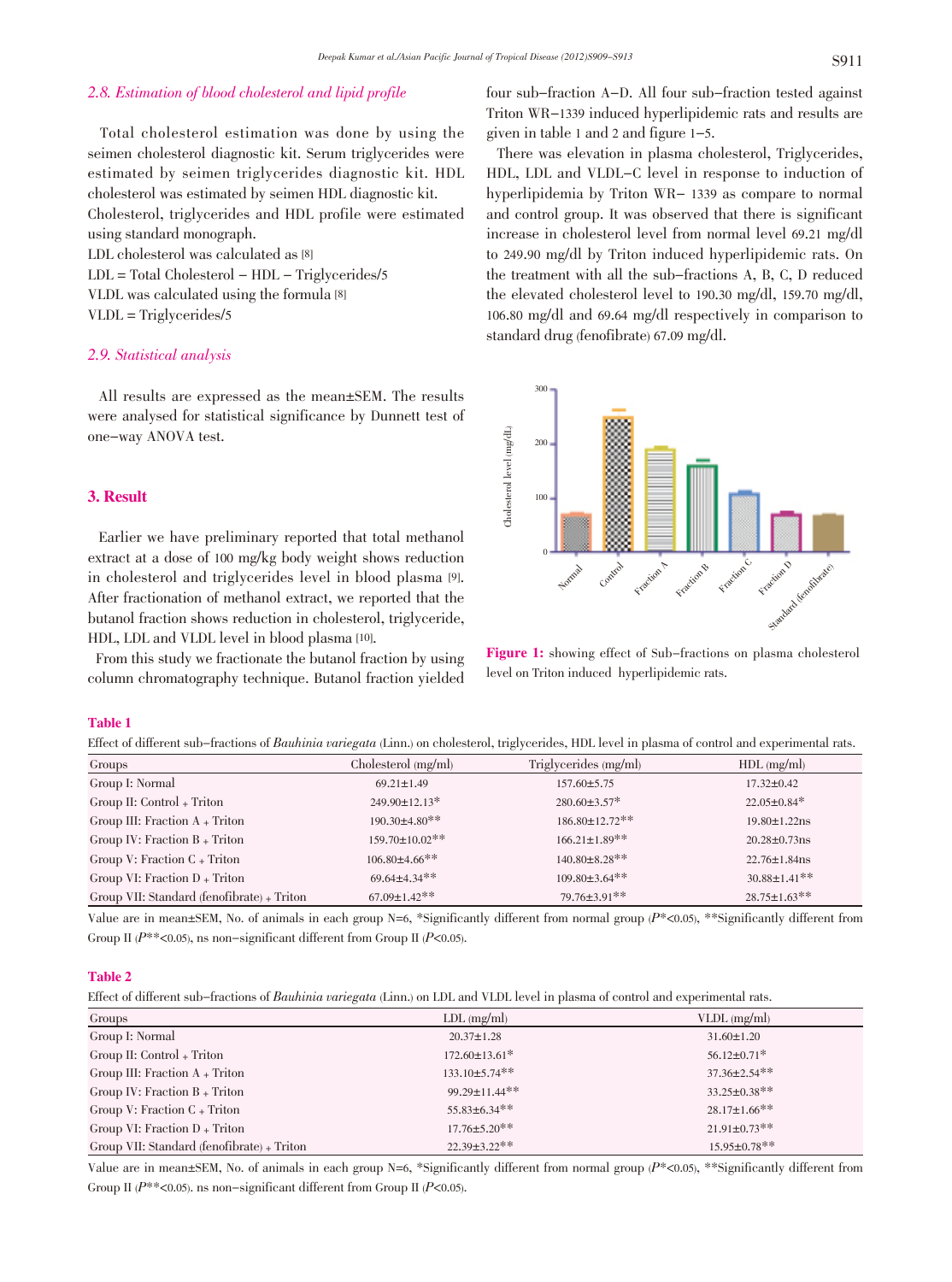

Figure 2: showing effect of Sub-fractions on plasma triglycerides level on Triton induced hyperlipidemic rats.





Triton induced hyperlipidemic rats.



Figure 4: showing effect of Sub-fractions on plasma LDL level on Triton induced hyperlipidemic rats.



Figure 5: showing effect of Sub-fractions on plasma VLDL level on Triton induced hyperlipidemic rats.

Triglyceride level was increased from normal level 157.60 mg/dl to 280.60 mg/dl. Sub-fraction A, B, C & D reduced the elevated triglyceride level to 186.80 mg/dl, 166.21 mg/dl, 140.80 mg/dl and 109.80 mg/dl respectively in comparison to standard drug (fenofibrate) 79.76 mg/dl.

Elevated HDL level is good for health. After induction of Triton, HDL level increased from normal level 17.32 mg/dl to 22.05 mg/dl. Fraction A, B, C reduced the elevated HDL level reduced to 19.80 mg/dl, 20.28 mg/dl, 22.76 mg/dl respectively but butanol fraction shows increase in HDL level to 30.88 mg/ dl in comparison to standard drug (fenofibrate) 28.75 mg/dl.

LDL level was increased from normal level 20.37 mg/dl to 172.60 mg/dl by induction of Triton. Sub-fraction A, B, C & D reduced the elevated LDL level to 133.10 mg/dl, 99.29 mg/ dl, 55.83 mg/dl and 17.76 mg/dl respectively in comparison to standard drug (fenofibrate) 22.39 mg/dl.

VLDL level was increased from normal level 31.60 mg/dl to 56.12 mg/dl by induction of Triton. Sub-fraction A, B, C & D reduced the elevated VLDL level to 37.36 mg/dl, 33.25 mg/ dl, 28.17 mg/dl and 21.96 mg/dl respectively in comparison to standard drug (fenofibrate) 15.95 mg/dl.

All the results were statistically significant  $(P<0.05)$  and compared with normal and control group.

Thus among all fractions sub-fraction D showed significant reduction in plasma cholesterol (69.64 mg/dl), triglyceride (109.80 mg/dl), LDL (17.76 mg/dl), VLDL (21.96 mg/dl) and increase in HDL level (30.88 mg/dl) as we know that HDL is good for health.

#### 5. Discussion

Triton WR-1339 acts as a surfactant and suppresses the action of lipases to block the uptake of lipoproteins from circulation by extra hepatic tissues, resulting in increased blood lipid concentration [6]. The biphasic nature of triton - induced hyperlipidemia is helpful in understanding the mode of action of hypolipidemia agents. Drugs interfering